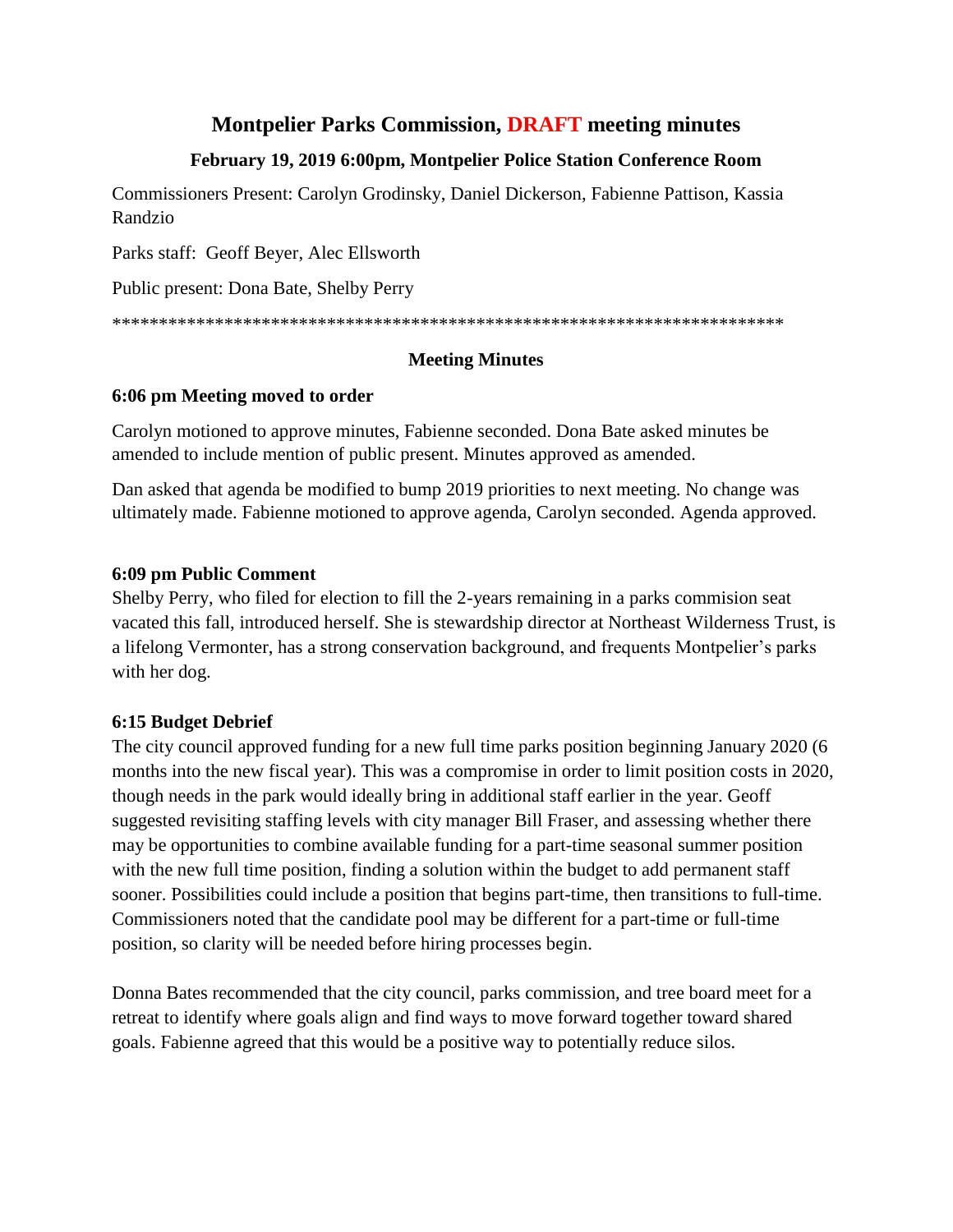Geoff noted that, due to emerald ash borer and population changes, parks and trees will both need increased staffing over time, not decreased staffing. Geoff and Alec will discuss possibilities with Bill Fraser, as well as the tree board, and report back at the March parks commission meeting.

#### **6:36 Parks Staff Hiring Processes**

Dan and Bill Johnson met with Bill Fraser to discuss processes and protocols for filling the parks director position. Geoff has indicated intent to retire, but will need to officially file notice with the city before the city can move forward with a hiring process. In order to give a range of applicants opportunity to apply, the director position will be publicly advertised, even if there are interested candidates from within parks staff.

Commissioners asked that Geoff and Alec assess needs in the park, and draft job descriptions potentially shuffling current responsibilities. Geoff and Alec will share drafts with commissioners via email, and will discuss positions at the March parks commission meeting.

### **6:50 Caretaker Update**

Incident Report The commissioners received an incident report in late January, which reported an person/dog incident that occurred in December. Carolyn called the victim shortly after receiving the report, and discussed possible paths forward, including public processes to help resolve this and other recreational use challenges in the parks.

Dona Bate recommended that commissioners broaden potential public processes to look at the entire city limits, not just uses in Hubbard Park, so that there may be more opportunities to resolve recreational use challenges. Kassia concurred. Carolyn noted that public meetings could be an opportunity to help move [green print](https://www.montpelier-vt.org/DocumentCenter/View/1167/Parks-Greenprint-Plan-PDF?bidId=) implementation forward.

Shelby recommended Nancy Bell at The Conservation Fund as a possible facilitator if there is a public process. Others noted that it's important that, if a public process and facilitator are selected, that it's important that the facilitator have a neutral background on Montpelier parks issues.

Dan noted that, as a commission, it's important that we establish our goals first. Is the green print separate from a parks plan? Or are those the same? Carolyn offered that the green print and parks plan be implemented in parallel.

More specifically to the January incident report, Geoff suggested that two commissioners become trained to respond to similar incident reports each time they occur. He also recommended establishing dog owner ambassadors who are educated about how to interact with